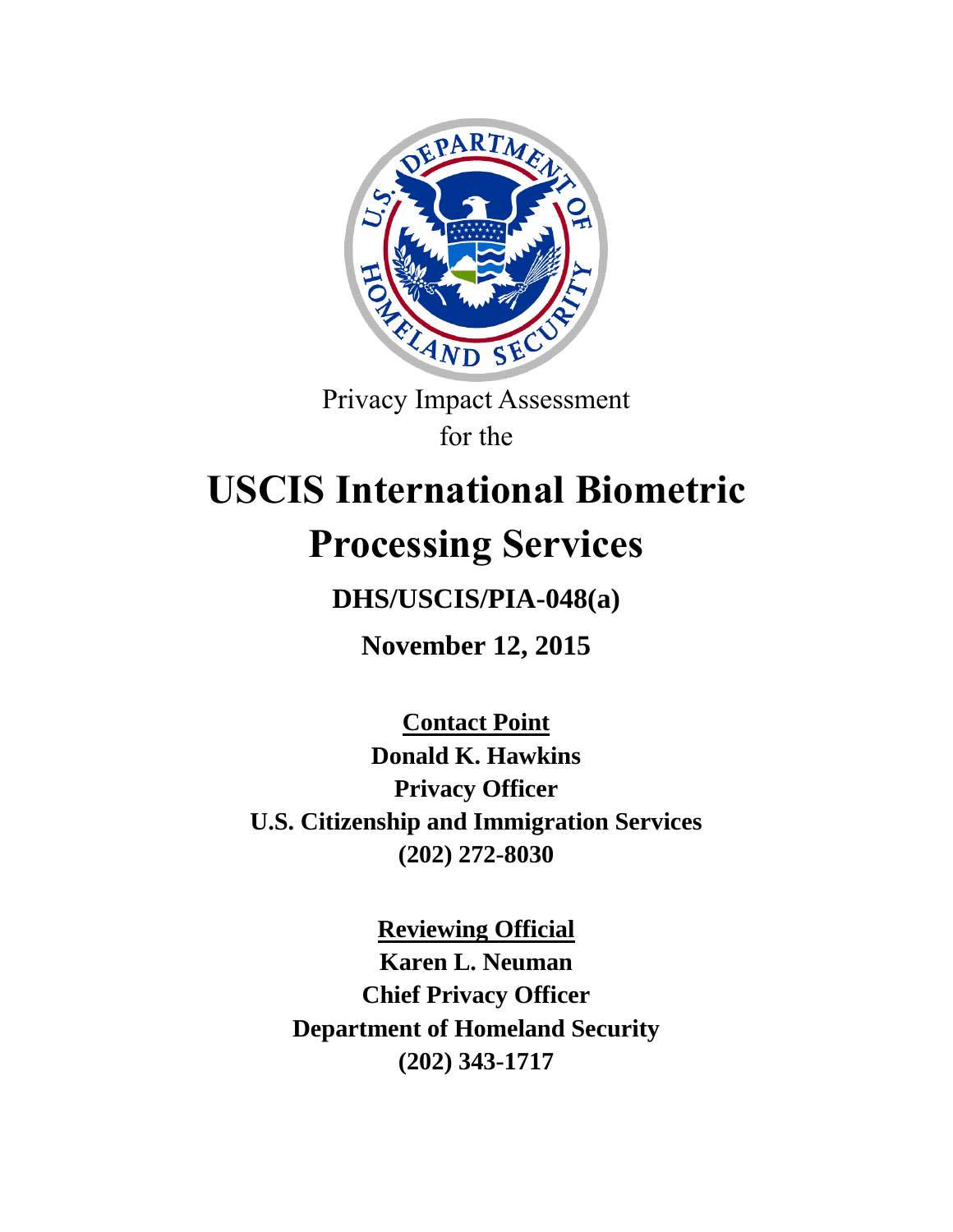

# **Abstract**

Many countries now require biometric data from individuals filing applications for immigration related benefits. Several countries have partnered with the Department of Homeland Security (DHS) U.S. Citizenship and Immigration Services (USCIS) to collect the requisite biometrics and limited biographical information on behalf of their immigration services. On behalf of the country, USCIS collects biometric and biographic information at its 138 Application Support Centers and deletes the records immediately after it receives confirmation that the partner country has received the information. USCIS previously published DHS/USCIS/PIA-048, USCIS International Visa Project, to address USCIS collection of biometric and biographic information on behalf of other countries for international visa processing. USCIS is updating, renaming, and replacing that PIA with this PIA to address expansion of the biometric services USCIS provides to partner countries.

## **Overview**

The United States Citizenship and Immigration Services (USCIS) collects biometrics and limited biographic information on behalf of several countries that require biometric and biographic data as part of their visa issuance process for visitors to their respective countries. Individuals who file visa applications with these countries are required to submit biometric and biographic information to increase the security of the partner country's international visa issuance process.<sup>1</sup> USCIS is updating, renaming, and reissuing this PIA to describe the biometric capture services USCIS provides to partner countries. USCIS now provides biometric services to partner countries for applicants seeking immigration-related benefits to include visa and naturalization applications.

Appendices to this PIA list the partner country and what service(s) USCIS provides to it, which may also include other services beyond visa and naturalization cases.

#### *Background*

 $\overline{\phantom{a}}$ 

USCIS offers a fee-based service to international partners to collect biometric and limited biographic information from individuals who are filing immigration-related benefit applications with partner countries and who are physically present in the United States. Section 573 of the Foreign Assistance Act of 1961 authorizes U.S. agencies to furnish services to foreign countries, at the President's discretion, in furtherance of their anti-terrorism efforts. <sup>2</sup> USCIS provides this service to certain partner countries for a fee agreed upon by each country and set forth in a Memorandum of Understanding (MOU).

 $1$  Currently, USCIS only provides biometric capture services to the United Kingdom and Canada. USCIS plans to expand these services to more countries and plans to update the PIA appendix each time new countries are added. <sup>2</sup> 22 U.S.C. § 2349aa.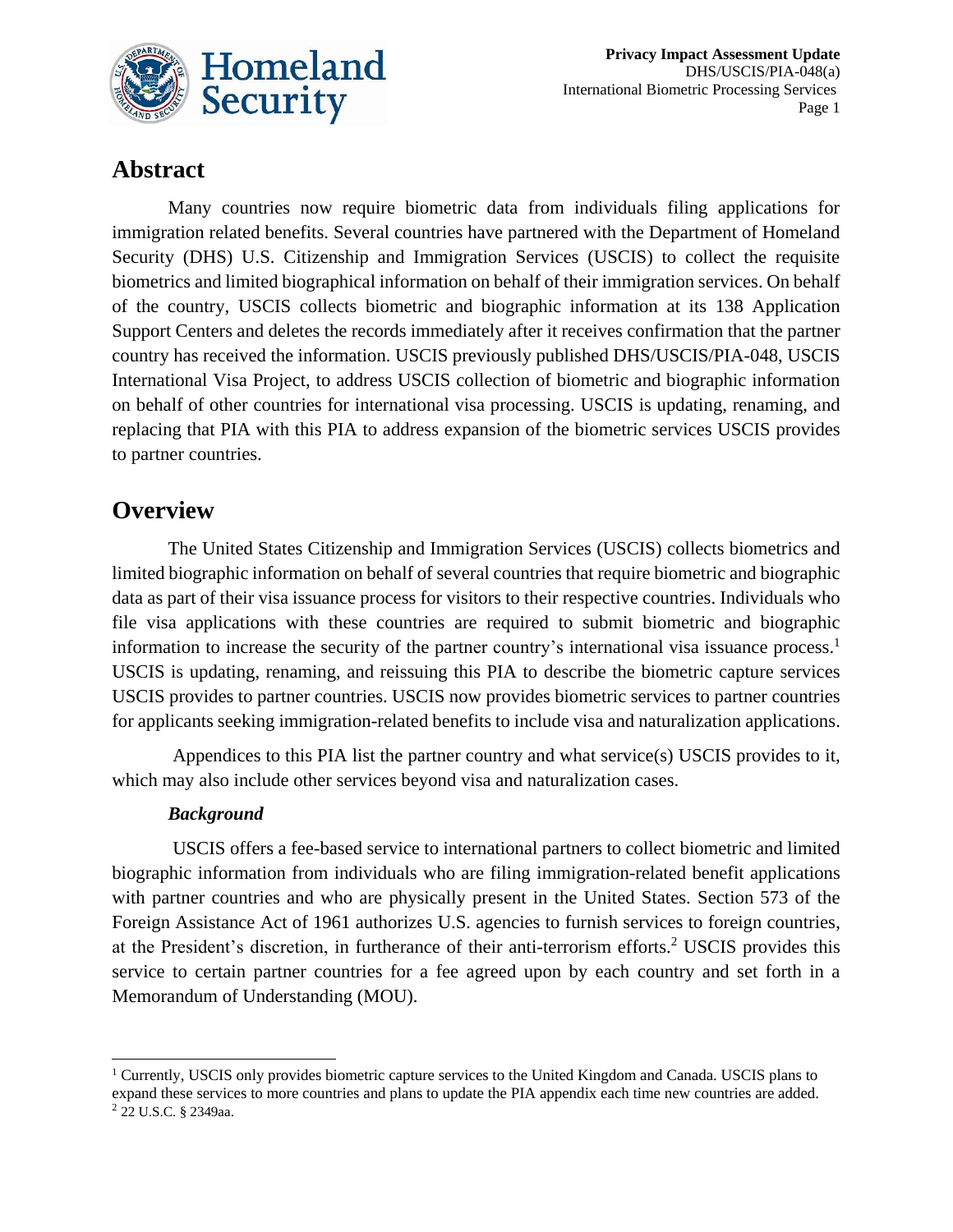

USCIS has 136 USCIS Application Service Centers (ASC) located throughout the United States (and its territories) that are equipped to collect this information, Applicants may use one of these services, without which they might have to travel as far as several states away to provide their biometrics at the partner country's embassy or consulate.

USCIS's collaboration with the United Kingdom (U.K.) since Fiscal Year 2008 demonstrates the success of this effort and suggests this service can assist other countries as well.<sup>3</sup> USCIS ASCs enables partner countries to achieve a low-cost, fast, effective, and comprehensive biometrically-enabled visa system, which helps them to create a more secure border and reduce fraud.

Biometric visa partnerships are beneficial to DHS because the collected fingerprints and photographs are transmitted back to the U.S. Government for matching against DHS's Automated Biometric Identification System (IDENT), 4 as described below.

#### *USCIS Collection of Information*

The process begins when an individual seeking a benefit from a partner country completes an applicable an online benefit application and submits it with the associated fee to the partner country. After submitting the application online, the partner country's website directs the applicant to schedule a biometric appointment at a USCIS ASC. Generally, the country's website provides the applicant with available timeslots at surrounding ASCs – initially given to the partner country by USCIS. Upon selecting an appointment time, the individual is instructed to print out the appointment letter, which includes country-specific instructions, including what if any supporting materials (e.g., photo identification, travel document) must be brought to the appointment.. Upon arrival at the appointment, ASC personnel check the individual's photo identification against the person presenting him or herself, to confirm identity, and then confirm the appointment.

ASC personnel collect the applicant's biographic information<sup>5</sup> (e.g., full name, date of birth, country of birth, sex, and nationality) from the appointment letter and/or photo identification and capture the individual's biometrics (i.e., fingerprints, photographs, and signature). The fingerprints are collected using an electronic fingerprint machine, which captures an image of all 10-fingerprint digits.<sup>6</sup> ASC personnel then complete a final quality assurance review to ensure that USCIS captured all relevant information specific to the partner country. ASC personnel stamp the individual's appointment letter for proof that he or she submitted biometrics to USCIS. The ASC transmits the information to the partner country through the USCIS Enterprise Service Bus (ESB).<sup>7</sup>

 $\overline{\phantom{a}}$ 

<sup>&</sup>lt;sup>3</sup> The U.K. was the first country to partner with the USCIS for this project.

<sup>4</sup> *See* DHS/NPPD/USVISIT/PIA-002 IDENT PIA *available at* [www.dhs.gov/privacy.](http://www.dhs.gov/privacy)

<sup>&</sup>lt;sup>5</sup> The biographic information collected may vary by country; please see the appendices to this PIA for complete details.

<sup>6</sup> Ordinarily, all ten fingerprints will be captured in this process; however, if one or more fingers are not available (for instance, because of amputation) then USCIS will capture as many fingers as are available.

<sup>7</sup> The DHS/USCIS/PIA-008 Enterprise Service Bus (ESB) PIA can be found at [www.dhs.gov/privacy.](http://www.dhs.gov/privacy)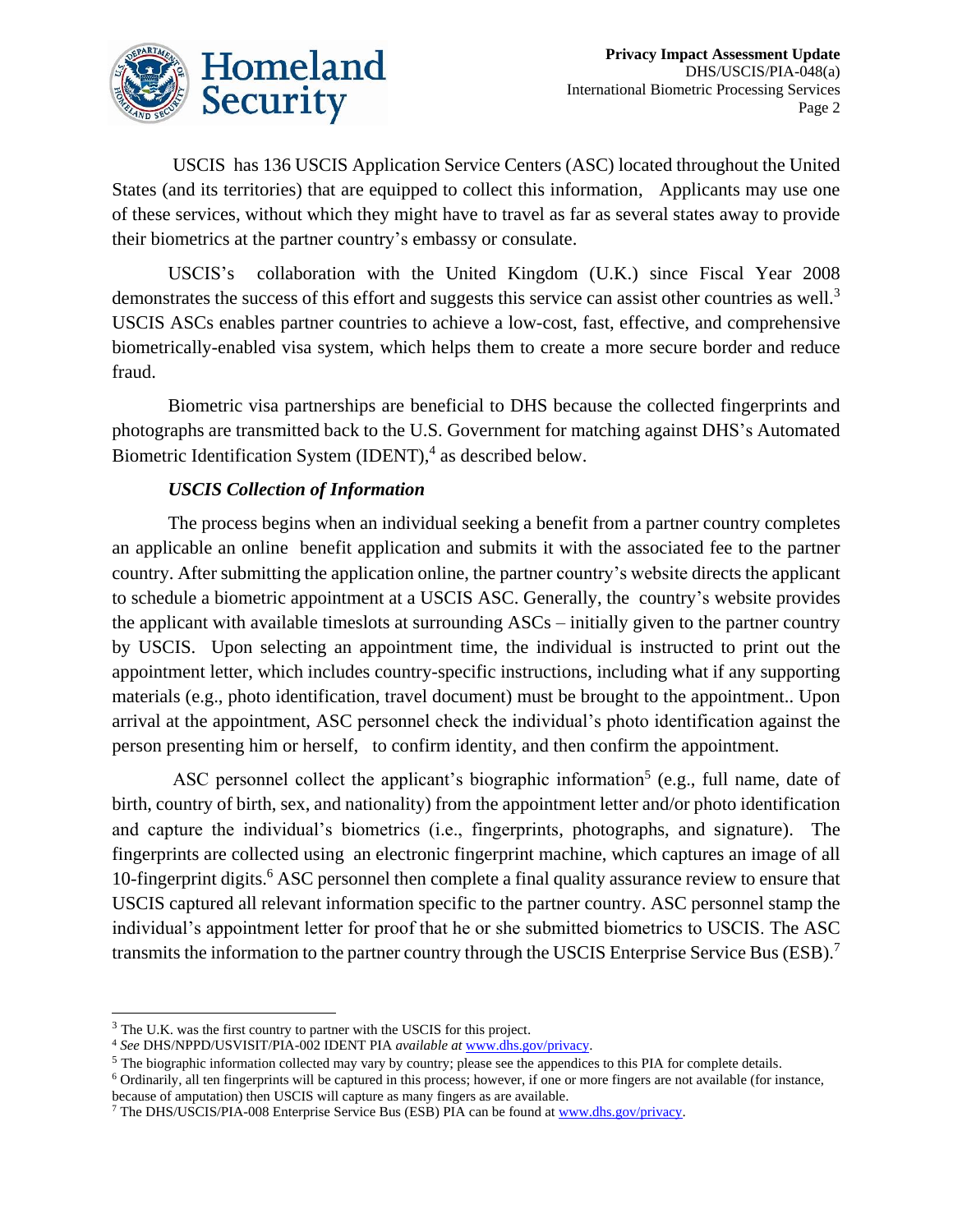

### *Transmission*

The transmission of biometric information occurs through ESB. USCIS temporarily retains biographical information and biometrics captured pending notice of successful transmission to the partner country. USCIS then deletes both the biographic and biometric information after the partner country confirms receipt of it. USCIS does not have the ability to retrieve any personally identifiable information (PII) associated with the immigration benefit applicant after the confirmation of the successful transfer from the partner country. The retention period for this information is generally less than 30 minutes and no longer than 12 hours.

In the unlikely event that any information fails to transmit, USCIS must determine why any information does not reach its destination. <sup>8</sup> USCIS can retrieve information that is waiting transmission to determine if the problem is equipment-or transmission-related. USCIS can do this by using a combination of the country code and USCIS-assigned random numbers that enables locating and tracking the case. Once USCIS identifies the problem, ASC personnel either resend the information to the partner country, or the partner country may require the applicant to come in for another biometric appointment.

To account for the transmission, USCIS retains an audit log that includes a transaction control number, $9$  date and time of transaction, machine identification number, and employee identification number. This data is separate from, and cannot be linked to, the PII described above. USCIS retains the audit log data in USCIS enterprise Citizenship and Immigration Services Centralized Operational Repository (eCISCOR). eCISCOR provides backup information in support of billing and monthly reporting to be sent to the partner country.<sup>10</sup> USCIS advises the respective partner country that the audit logs are maintained online for 180 days and then stored offsite for seven years.

#### *Authentication*

 $\overline{\phantom{a}}$ 

While USCIS ASCs will perform a preliminary check to confirm an individual's identity, USCIS does not authenticate an individual's identity on behalf of the partner country. ASC personnel only check the individual's photo identification and confirm the appointment against the appointment letter printed from the partner country website.

<sup>8</sup> Technically, USCIS can determine whether a message has been not been sent or has not been received by the partner country. For example, if the VPN circuit is temporarily down, USCIS will hold the case and retry sending it every 10 minutes until it goes through. Once the case has gone through USCIS deletes the file. USCIS retains minimal information to enable USCIS to document the cases it processed on the partner country's behalf. This process enables USCIS to account for the amounts it charges each country. In the event of a transmission failure, the partner country would not know that an application was not received until the applicant submits his or her application materials documenting the appointment. If the fingerprints are not found in the partner country system, the partner country will contact USCIS and ask about the case. USCIS can then troubleshoot to determine whether a case was submitted but never sent.

<sup>9</sup> This is a combination of the partner country account code unique to each applicant and country and includes the date and time of the appointment.

<sup>&</sup>lt;sup>10</sup> The DHS/USCIS/PIA-023-eCISCOR can be found a[t www.dhs.gov/privacy.](http://www.dhs.gov/privacy)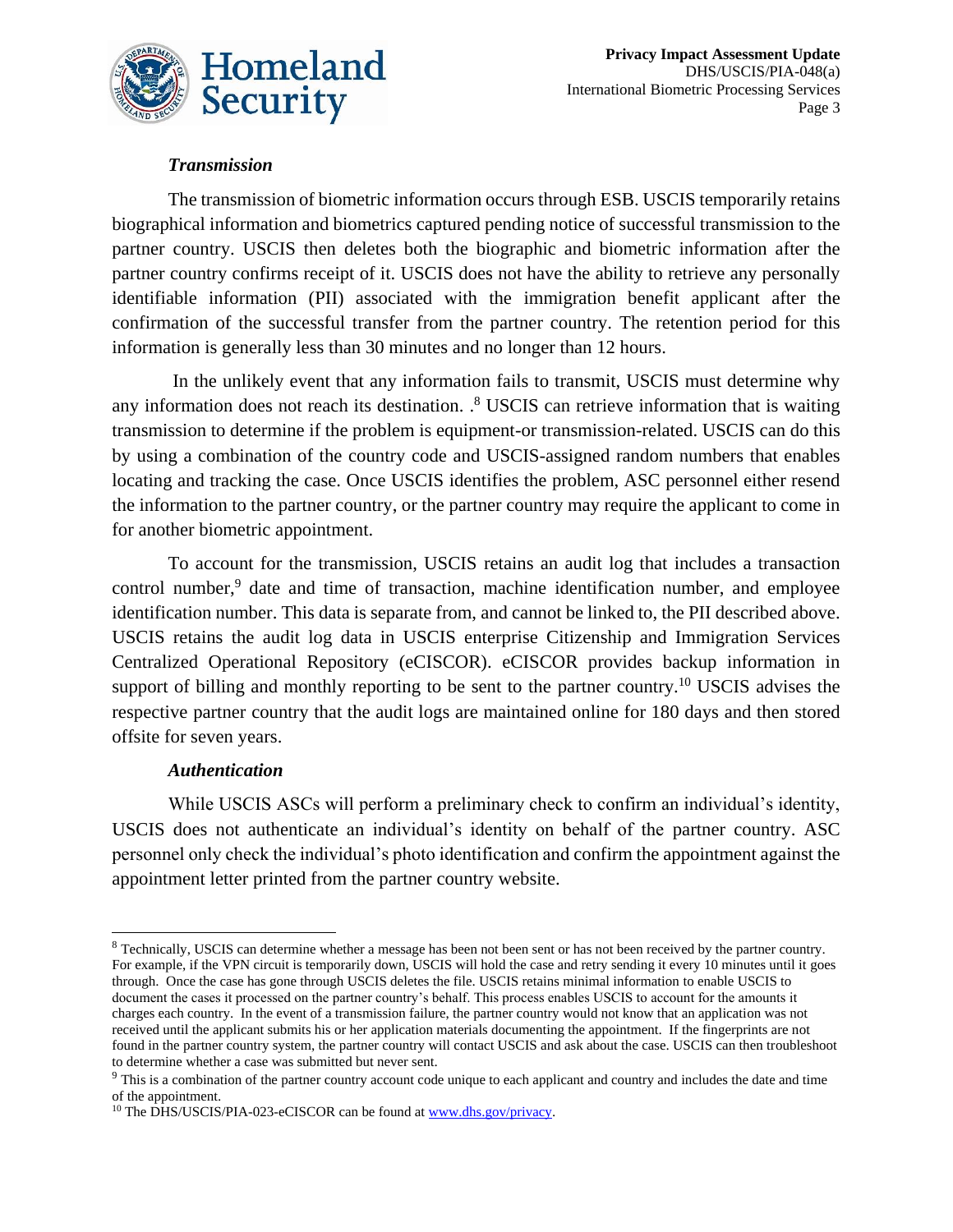

Upon receiving the biometric information from USCIS, the partner country uses the information to screen against other biometric databases in support of its decision to grant or deny the requested immigration benefit. The process each country follows is in accordance with its respective policies and Standard Operating Procedures (SOPs).

Additionally, the official authentication of an individual may occur when an individual who was granted a benefit enters the partner country. When the individual arrives in the country, an immigration officer greets him or her and asks to see photo identification, travel documents, and any other relevant information for verification purposes. The partner country's immigration officers perform the ultimate authentication of an individual's identity at the time of entry into the country. If the partner country has no prior information about the individual, the partner country will create a new record based on the submitted fingerprints and biographic information presented at the individual's time of entry. The officer verifies the documentation and asks the individual questions to determine if he or she meets the requirements for admission into the country. The partner country's officer officially determines if the individual is authorized to enter the country.

#### *DHS Sharing*

USCIS does not share any of the data captured on behalf of the partner country with any other DHS agency, U.S. Government agency, or foreign entity other than the partner country. Pursuant to USCIS and partner country agreements, USCIS only sends the data associated with this project directly to the partner country. Some countries may elect, however, to screen the biometrics against the DHS biometric repository, IDENT. If a partner country chooses to send its biometrics back to DHS to run against IDENT, the sharing arrangements are governed by separate information sharing access agreements and vary by country. Further information about the sharing arrangement can be found in the IDENT PIA referenced above.

If a country chooses to pass back the biometric and biographic information collected by USCIS to DHS for screening against DHS biometric holdings, queries are made against the IDENT list of subjects of interest (e.g., "Subjects of interest" are people of interest to the United States or international law enforcement and/or intelligence agencies because of suspected or confirmed illegal activity). The DHS Office of Biometric Identity Management (OBIM) provides the country with results from the query, along with details of the analysis supporting the returned results, if applicable. These results and analyses assist the partner country in its determination of whether applicants are eligible to receive immigration benefits according to its applicable laws.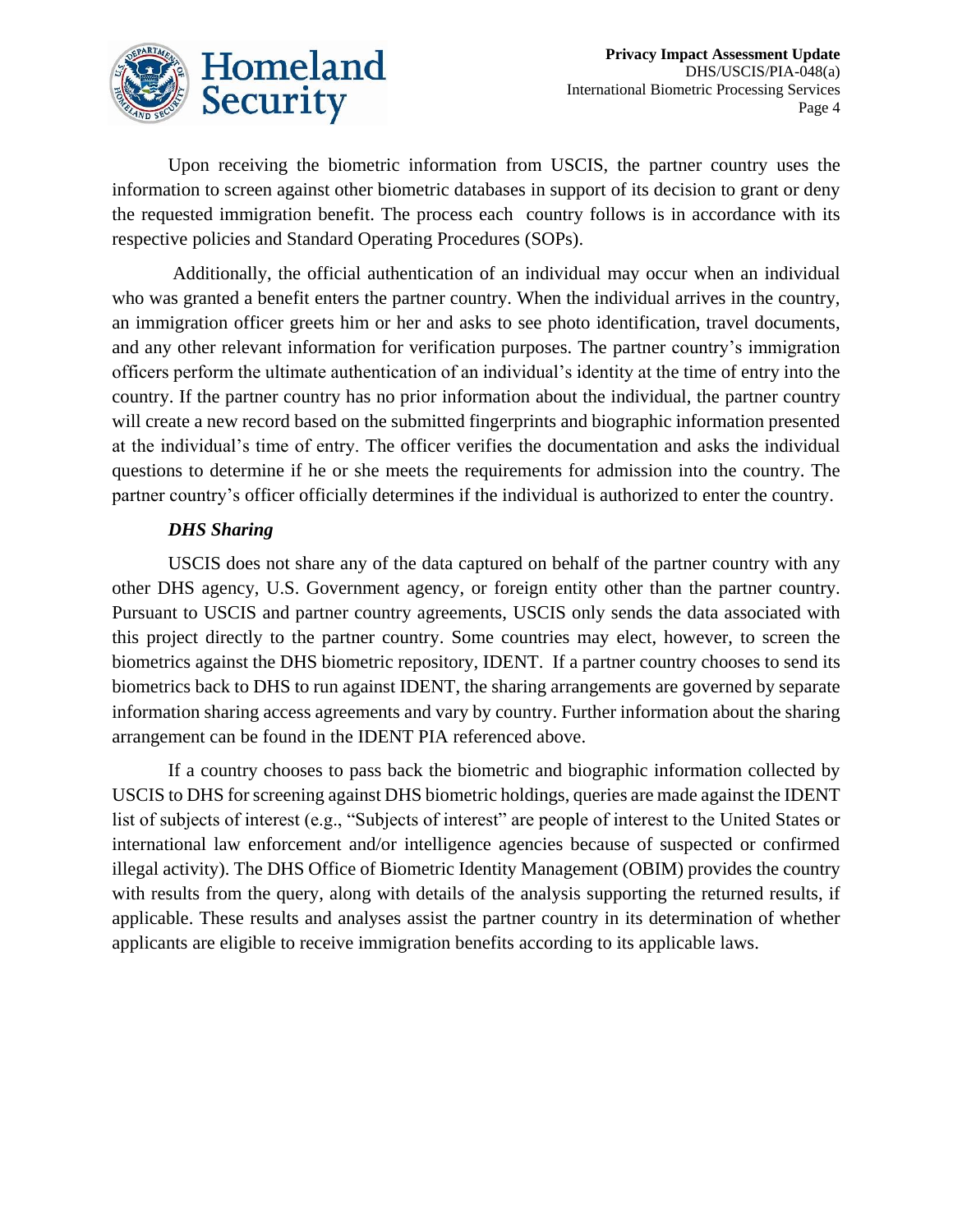

# **Section 1.0 Authorities and Other Requirements**

# **1.1 What specific legal authorities and/or agreements permit and define the collection of information by the project in question?**

Section 573 of the Foreign Assistance Act of 1961 authorizes USCIS to conduct this feebased service for partner countries in furtherance of their anti-terrorism efforts.<sup>11</sup> In addition, DHS has signed an MOU with each partner country that uses USCIS ASCs for this service. Each MOU defines the technical roles, responsibilities, and processes of USCIS and the partner country.

# **1.2 What Privacy Act System of Records Notice(s) (SORN(s)) apply to the information?**

USCIS temporarily retains information collected on behalf of a partner country for only as long as it takes to successfully transmit the information to the partner country. While temporarily retained, USCIS does not retrieve the records using a unique personal identifier. USCIS transfers the biographic information and biometric capture to the partner country immediately after collection. USCIS deletes the information from ESB after the partner country provides confirmation of the successful transfer of the information. Therefore, no SORN is required to cover this collection.

# **1.3 Has a system security plan been completed for the information system(s) supporting the project?**

Yes. USCIS completed a system security plan for ESB and eCISCOR. ESB and eCISCOR no longer receive an Authority to Operate but instead have been placed in Ongoing Authorization (OA), which means that ESB and eCISCOR security controls and organizational risks are assessed and analyzed at regular intervals (that vary by security control) to support risk-based security decisions. New privacy controls issued by the National Institute of Standards and Technology (NIST) are not impacted by OA.

# **1.4 Does a records retention schedule approved by the National Archives and Records Administration (NARA) exist?**

No. USCIS does not retain information about the partner country (or non-U.S.) immigration benefit applicant beyond the point at which it receives confirmation that the partner country received the information. The retention period is routinely less than 30 minutes and no longer than 12 hours.

USCIS retains audit logs of the transactions within eCISCOR. USCIS maintains this information online for 180 days and then offsite for seven years. This requirement is per *Section* 

 $\overline{\phantom{a}}$ <sup>11</sup> 22 U.S.C. § 2349aa.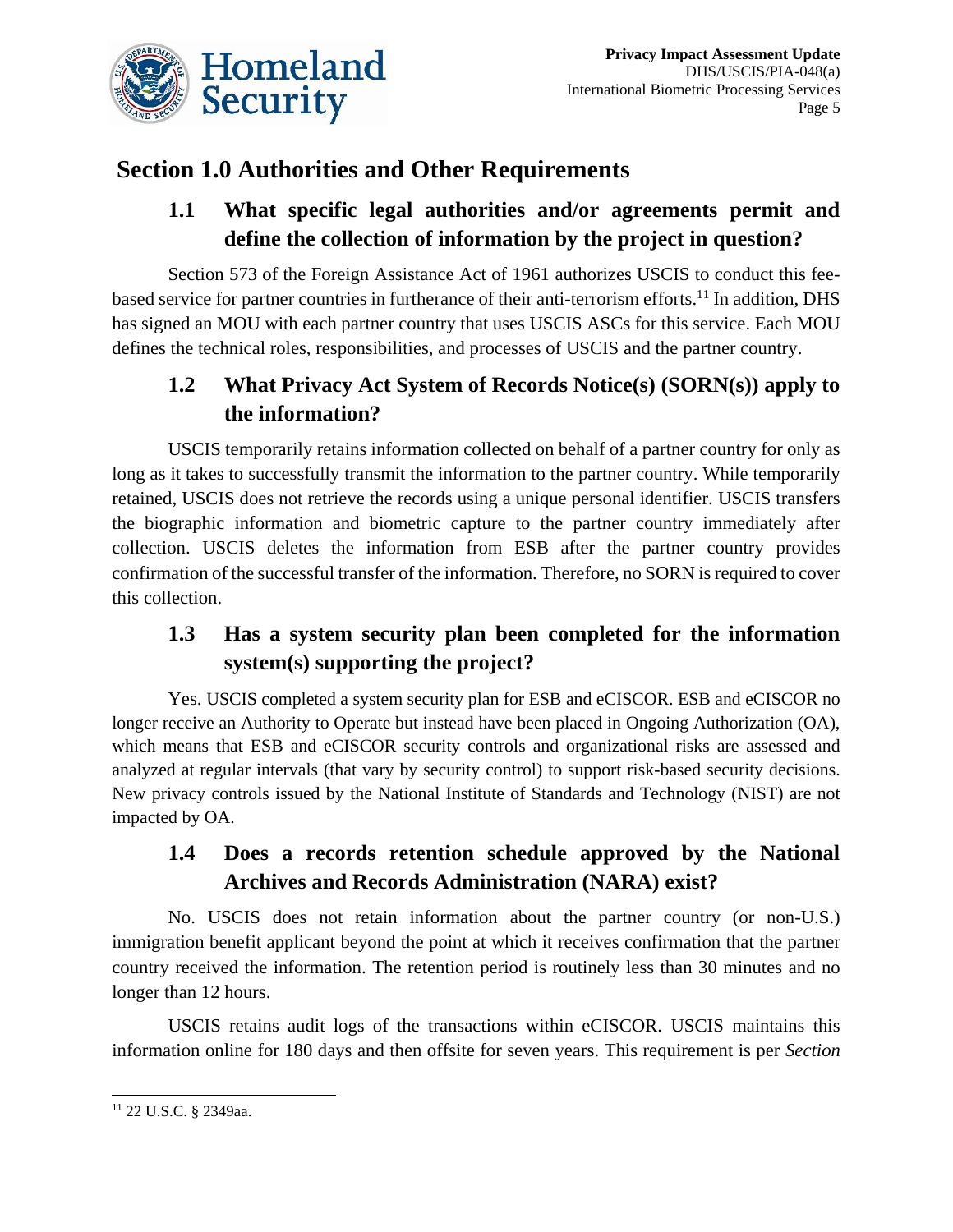

*5.3 - Audit Logs Maintained* of DHS Policy Directive 4300A, which states, "Audit trail records must be maintained online for at least 90 days, thereby allowing rapid access to recent information. Audit trails should be preserved for a period of seven years as part of managing records for each system to allow audit information to be placed online for analysis with reasonable ease." This is the standard retention period specified by DHS Security Authorization policy for system audit data; therefore, no NARA retention schedule exists.

# **1.5 If the information is covered by the Paperwork Reduction Act (PRA), provide the OMB Control number and the agency number for the collection. If there are multiple forms, include a list in an appendix.**

No. The Paperwork Reduction Act applies only to collections by the U.S. Government. The service described in this PIA use applications and forms furnished and for use by international agencies.

# **Section 2.0 Characterization of the Information**

The following questions are intended to define the scope of the information requested and/or collected, as well as reasons for its collection.

## **2.1 Identify the information the project collects, uses, disseminates, or maintains.**

USCIS collects biographic information and captures biometric information from U.S. Lawful Permanent Residents, third country nationals, and U.S. citizens applying to a partner country for immigration benefits. This project collects information from those applicants who are physically present in the United States who are applying to a partner country for immigration benefits.

The information that USCIS obtains from these partner country immigration benefit applicants includes biographic and biometric data. The biometric information includes 10-print fingerprints captured by the electronic live scan device, photographs, and may also include signatures. The biographic data includes: first and last name; date of birth; country of birth; gender; travel document number; and nationality. These data elements will be assembled into a secure format for transmission from the ASC to the partner country.

## **2.2 What are the sources of the information and how is the information collected for the project?**

USCIS collects information directly from partner country immigration benefit applicant who is physically present in the United States. USCIS captures a combination of fingerprints,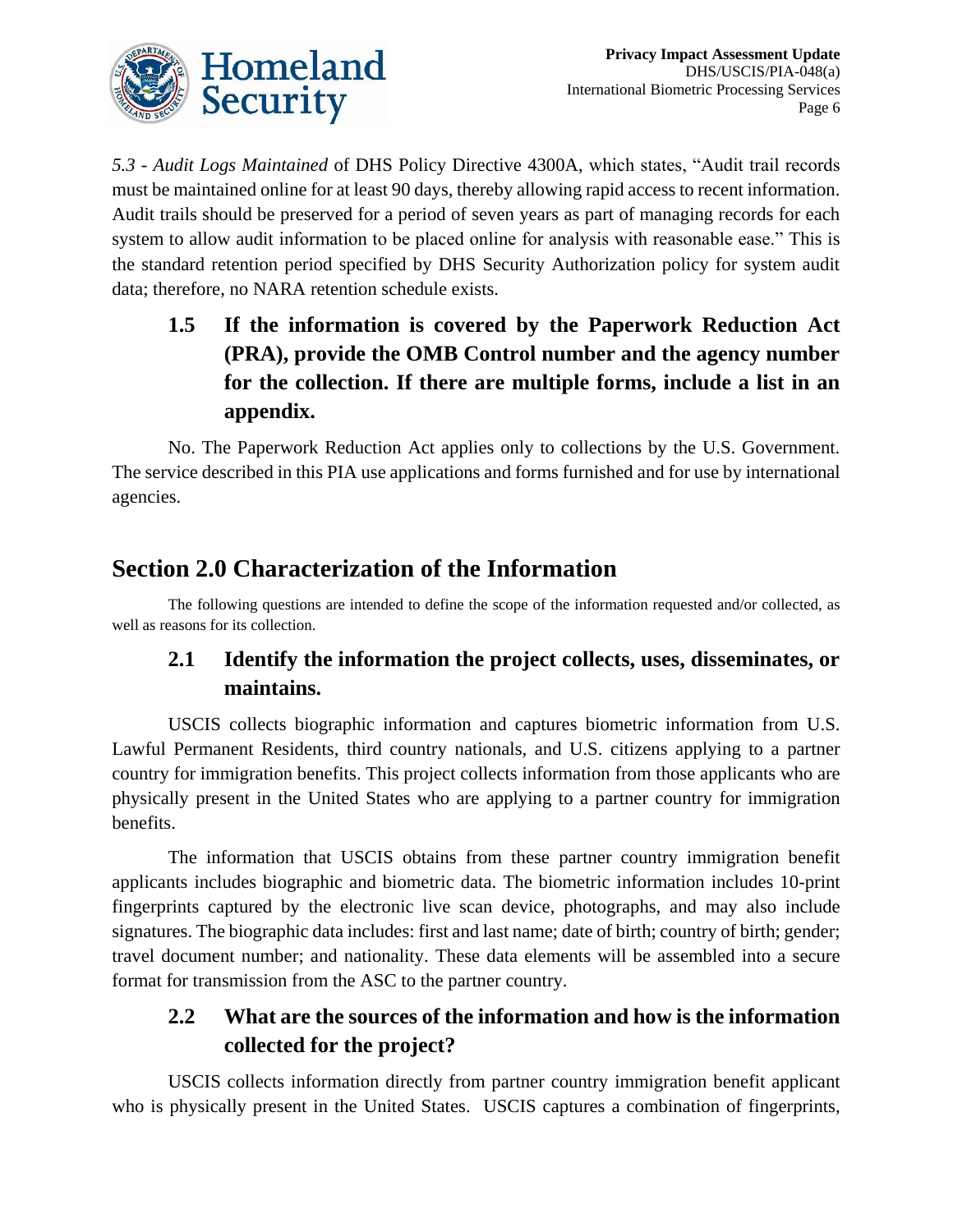

photographs, and signature (for some partner countries) electronically at one of USCIS's ASCs. USCIS uses the applicant's appointment letter generated by the partner country's application system and presented to USCIS at the ASC to capture the applicant's biographic information. Immigration benefit applicants may include third country nationals, U.S. Lawful Permanent Residents, and U.S. citizens.

**2.3 Does the project use information from commercial sources or publicly available data? If so, explain why and how this information is used.**

No.

## **2.4 Discuss how accuracy of the data is ensured.**

The information USCIS collects and transfers to the partner country is assumed to be accurate because it is collected directly from the applicant. The appointment letter the partner country provides to the applicant contains the requisite biographic data. ASC personnel scan the appointment letter, which automatically inputs the biographic data into an electronic live scan device and combines it with the biometric data for transmission through ESB. . Manual data entry only occurs when ASC personnel need to correct data that is incorrectly scanned, or upon approval, when the applicant does not have his or her appointment letter. After biometric collection, ASC personnel also verify that the photographs and fingerprints they collect are clear and usable before transferring the information to the partner country.

# **2.5 Privacy Impact Analysis: Related to Characterization of the Information**

**Privacy Risk:** There is a risk that individuals applying for partner country benefits will assume that USCIS and the U.S. Government are retaining their information since they submitted the information at a USCIS facility.

**Mitigation:** This risk is partially mitigated. For the purposes of international biometric processing service, USCIS is acting as an agent for the identified partner country. It is the responsibility of the partner country to inform international immigration benefit applicants that USCIS will not retain their biometrics but only collect the biometrics on behalf of the partner country. The partner country generally addresses this issue on its respective website (see appendices) and informs the applicant that USCIS is collecting biometrics on behalf of the partner country and the information is not retained for any other purpose.

Furthermore, because some partner countries submit their applicant biometrics for screening against DHS IDENT – which does retain biometric information – an applicant may assume that USCIS is the entity retaining this information, rather than OBIM. Again, USCIS provides notice about its retention of biometric information in this PIA. Because the biometric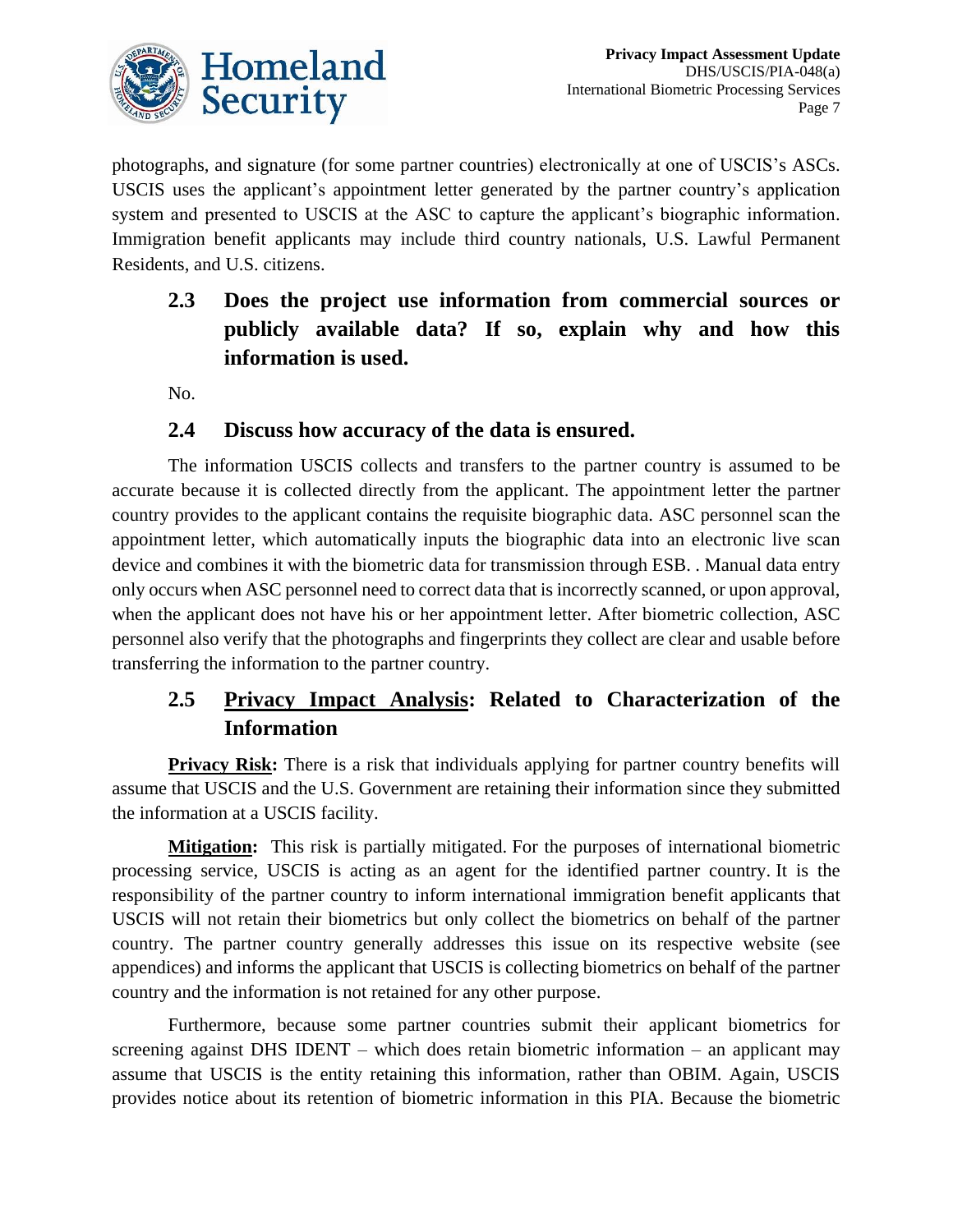

matching that the partner country may have with DHS happens outside of the agent relationship with USCIS, the IDENT PIA provides notice on what information OBIM is retains on behalf of the Department and for how long.

**Privacy Risk:** There is a risk that the information sent to the partner country may be inaccurate.

**Mitigation:** All information that USCIS provides to the partner country is collected directly from the international immigration benefit applicant. USCIS personnel compare the identity of the individual present for a biometric appointment against information provided on the applicant appointment letter. If USCIS determines the individual is the person applying for an international immigration benefit, USCIS collects limited biographic information from the appointment letter and biometric information and sends it to the partner country. However, once the partner country receives the information from USCIS, it is the responsibility of the partner country to confirm the accuracy of the applicant data and to determine if the individual is eligible to receive immigration benefits.

# **Section 3.0 Uses of the Information**

The following questions require a clear description of the project's use of information.

## **3.1 Describe how and why the project uses the information.**

USCIS does not use the information collected as part of this program. USCIS serves only as the front-end data gathering agent on behalf of the partner country. USCIS transfers the information to the partner country to use during the review of the application for that country to ultimately grant or deny an immigration benefit. Appendices to this PIA include a detailed description of how each country uses the biometric information.

If the partner country does not confirm receipt of the information, USCIS must determine why the information did not reach its destination. USCIS can retrieve information that is awaiting transmission to determine if the problem is equipment-or transmission-related. USCIS can do this by using a combination of the country code and USCIS-assigned random numbers that enable locating and tracking the case. Once USCIS identifies the problem, ASC personnel either resend the information to the partner country, or may require the applicant to come in for another biometric appointment.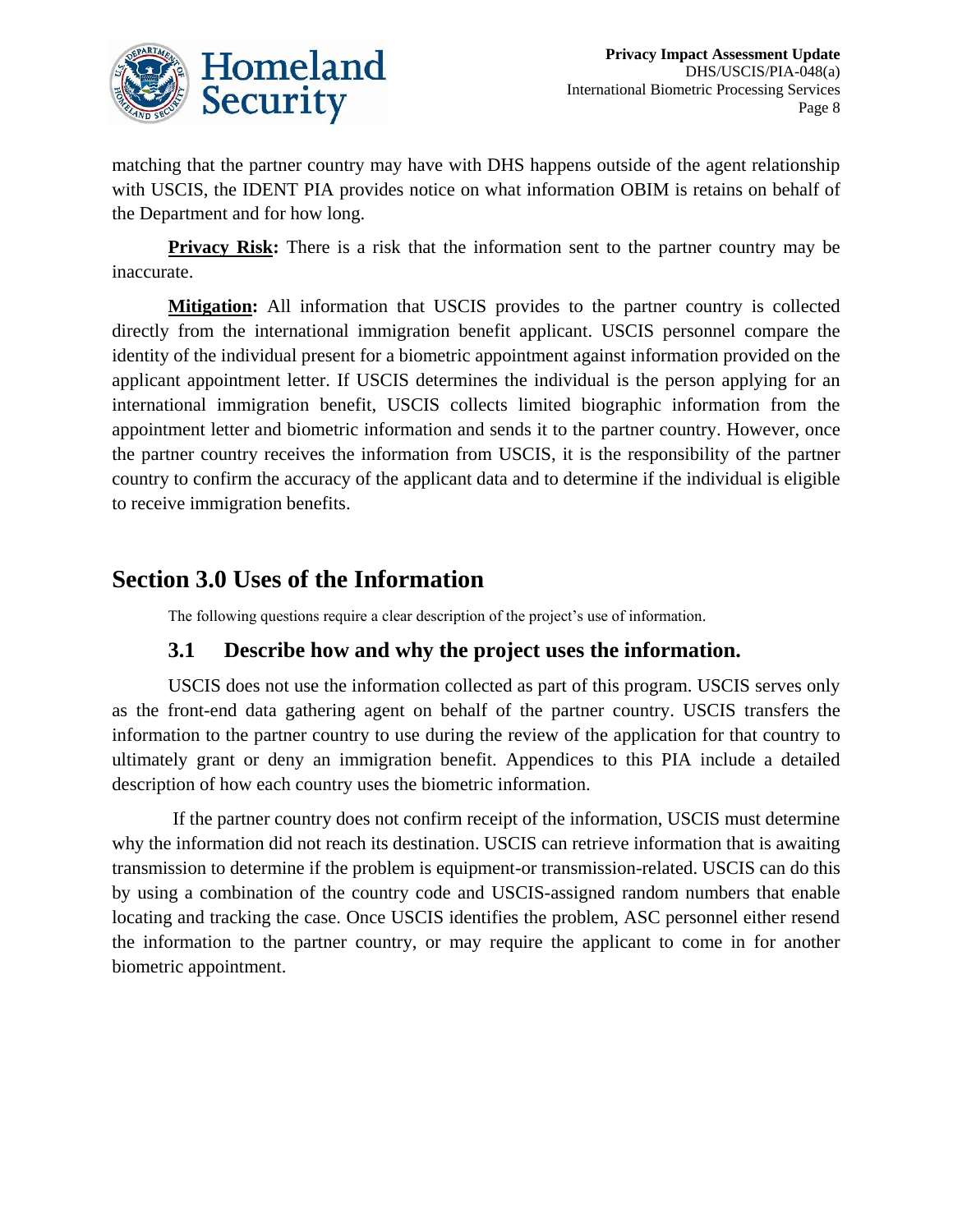

**3.2 Does the project use technology to conduct electronic searches, queries, or analyses in an electronic database to discover or locate a predictive pattern or an anomaly? If so, state how DHS plans to use such results.**

No.

## **3.3 Are there other components with assigned roles and responsibilities within the system?**

No. USCIS does not share this information with DHS components. Participating partner countries may opt to share data collected as part of this program with DHS OBIM.

## **3.4 Privacy Impact Analysis: Related to the Uses of Information**

**Privacy Risk:** There is a risk that the information collected may be used for purposes other than sending the data to the partner country.

**Mitigation:** This risk is mitigated by USCIS only temporarily retaining the information collected on behalf of the partner country. USCIS collects this information, temporarily stores it on ESB, transfers it to the partner country, and then purges it once USCIS confirms the partner country received the data. Because USCIS does not retain this information and it is not retrievable in the future, USCIS cannot use the data for any reason other than the stated purpose. This risk is also mitigated by the terms of the agreements with partner countries which limit USCIS use of information.

# **Section 4.0 Notice**

The following questions seek information about the project's notice to the individual about the information collected, the right to consent to uses of said information, and the right to decline to provide information.

# **4.1 How does the project provide individuals notice prior to the collection of information? If notice is not provided, explain why not.**

The partner countries are responsible for providing notice to these individuals. USCIS provides notice of the collection through this PIA.

# **4.2 What opportunities are available for individuals to consent to uses, decline to provide information, or opt out of the project?**

Individuals who apply for partner country immigration benefits may be required by the partner country to submit their biometrics and limited biographical information. Only the partner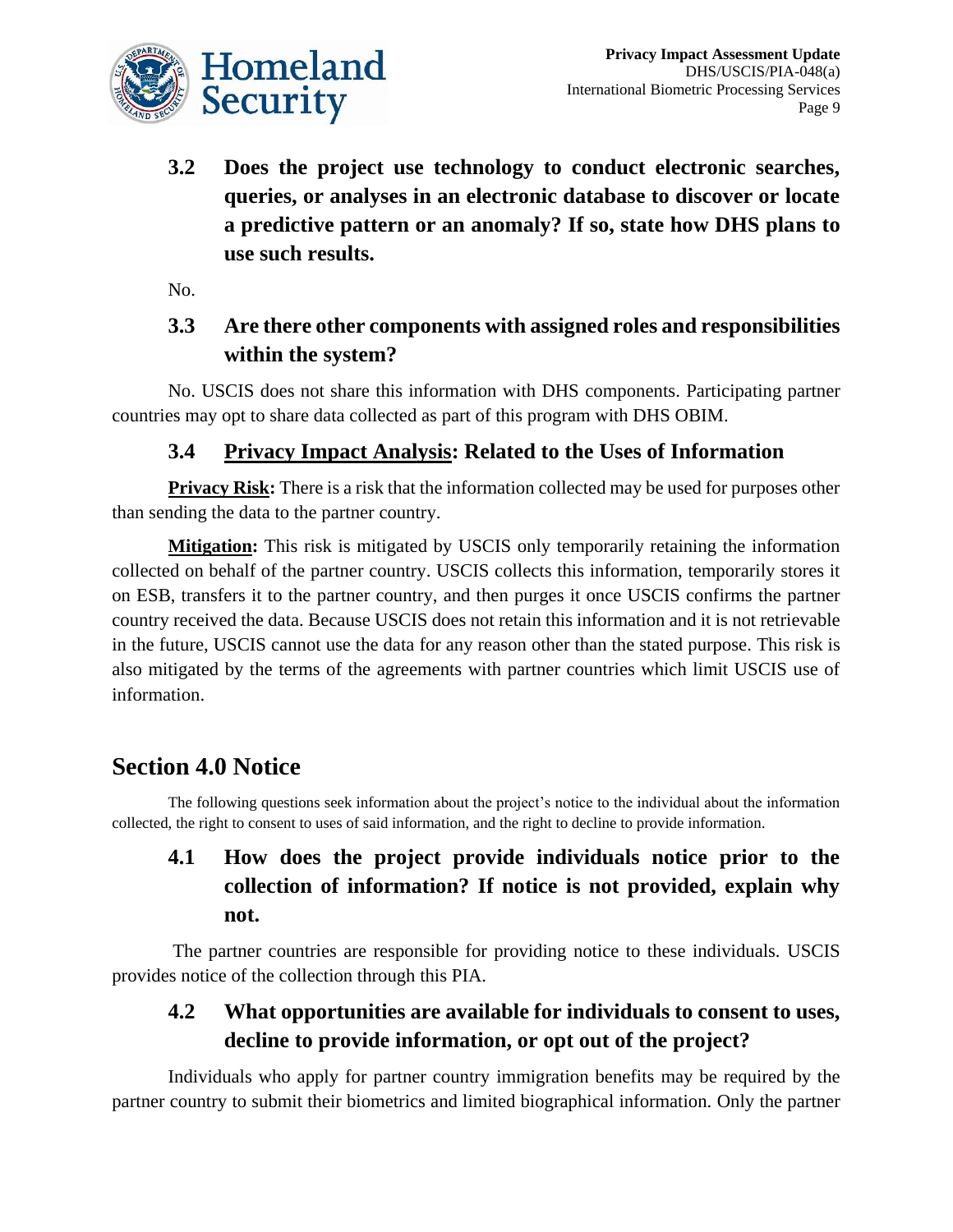

country, not the U.S. Government, may determine if an individual has an opportunity to decline to provide the information.

Additionally, the use of a USCIS ASC is voluntary. A partner country immigration benefit applicant may choose to submit his or her application and biometrics using another approved method, such as submitting biographic and biometric information through the relevant embassy or consulate. The applicant should contact the partner country for other options.

## **4.3 Privacy Impact Analysis: Related to Notice**

**Privacy Risk:** There is a risk that applicants for an international benefit will not receive explicit notice that time of biometrics collection.

**Mitigation:** USCIS has 138 ASCs and manages over 3.6 million biometric appointments each year. Biometric capture services for partner countries account for a relatively small percentage of appointments (in comparison to the 3.6 million total each year) so providing notice to UK and Canada visa applicants has solely been the responsibility of the partner country.

**Privacy Risk:** There is a risk that USCIS and the partner country may provide insufficient notice to the applicant of the purpose and use of his or her information.

**Mitigation:** USCIS mitigates this risk by providing notice to the applicant through the publication of this PIA and information on [www.uscis.gov.](http://www.uscis.gov/) Additionally, each partner country publishes its immigration benefit application requirements on its website to inform applicants, and provides additional notice on this program in the appointment letter. Appendices to this PIA discuss specific notice provided by each partner country.

# **Section 5.0 Data Retention by the project**

The following questions are intended to outline how long the project retains the information after the initial collection.

## **5.1 Explain how long and for what reason the information is retained.**

USCIS retains information until it receives confirmation that the partner country received the information. The retention period is routinely less than 30 minutes and no longer than 12 hours (but only long enough to complete the processing). Because USCIS only retains these records for such a short period of time, no retention schedule is needed for the international applicant data.

USCIS retains audit logs of these transactions within ESB. This data is available online for a period of 180 days in an electronic file. The only data that is retained is the electronic log of the transaction and not the content of the transaction. Offsite retention of this data is for seven years in electronic format. This requirement is per *Section 5.3 - Audit Logs Maintained* of the DHS - 4300A, which states, "Audit trail records must be maintained online for at least 90 days, thereby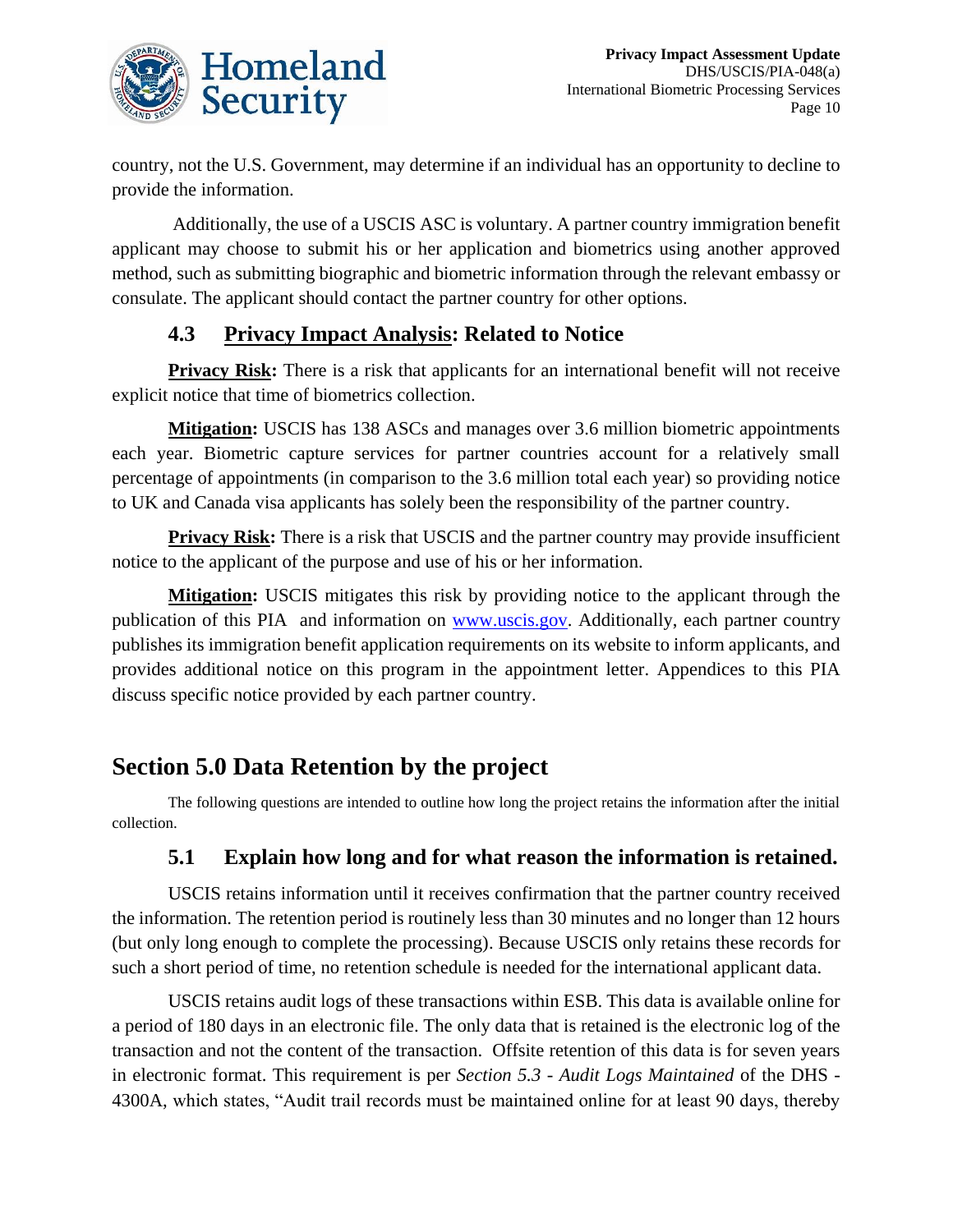

allowing rapid access to recent information. Audit trails should be preserved for a period of seven years as part of managing records for each system to allow audit information to be placed online for analysis with reasonable ease." This is the standard retention period specified by DHS Security Authorization Process policy for system audit data.

## **5.2 Privacy Impact Analysis: Related to Retention**

**Privacy Risk:** There is a risk to data minimization that USCIS is collecting and retaining information that is not related to the USCIS mission.

**Mitigation:** USCIS is assisting partner countries by collecting information that is needed to adjudicate international immigration benefits, pursuant to Section 573 of the Foreign Assistance Act of 1961. USCIS collects the information on behalf of the partner country and sends the applicant information directly to the partner country. USCIS retains the information for the brief time necessary to ensure a successful transfer to the partner country. If a failure in transmission occurs, the brief retention period allows USCIS to resend the record to ensure a successful transmission of information to the partner country. Once USCIS receives confirmation that the transfer of data was successful, ESB deletes the biometric and biographic records.

# **Section 6.0 Information Sharing**

The following questions are intended to describe the scope of the project information sharing external to the Department. External sharing encompasses sharing with other federal, state and local government, and private sector entities.

# **6.1 Is information shared outside of DHS as part of the normal agency operations? If so, identify the organization(s) and how the information is accessed and how it is to be used.**

USCIS has signed MOUs in place with each partner country. See appendices to this PIA for details. Appendices will be added as USCIS enters into additional MOUs.

# **6.2 Describe how the external sharing noted in 6.1 is compatible with the SORN noted in 1.2.**

No SORN is required for this external sharing because the data is not maintained in a system of records under the Privacy Act.

## **6.3 Does the project place limitations on re-dissemination?**

All of the MOUs that are currently in place discuss limitations on re-dissemination. Appendices to this PIA will discuss these limitations with USCIS's external partners.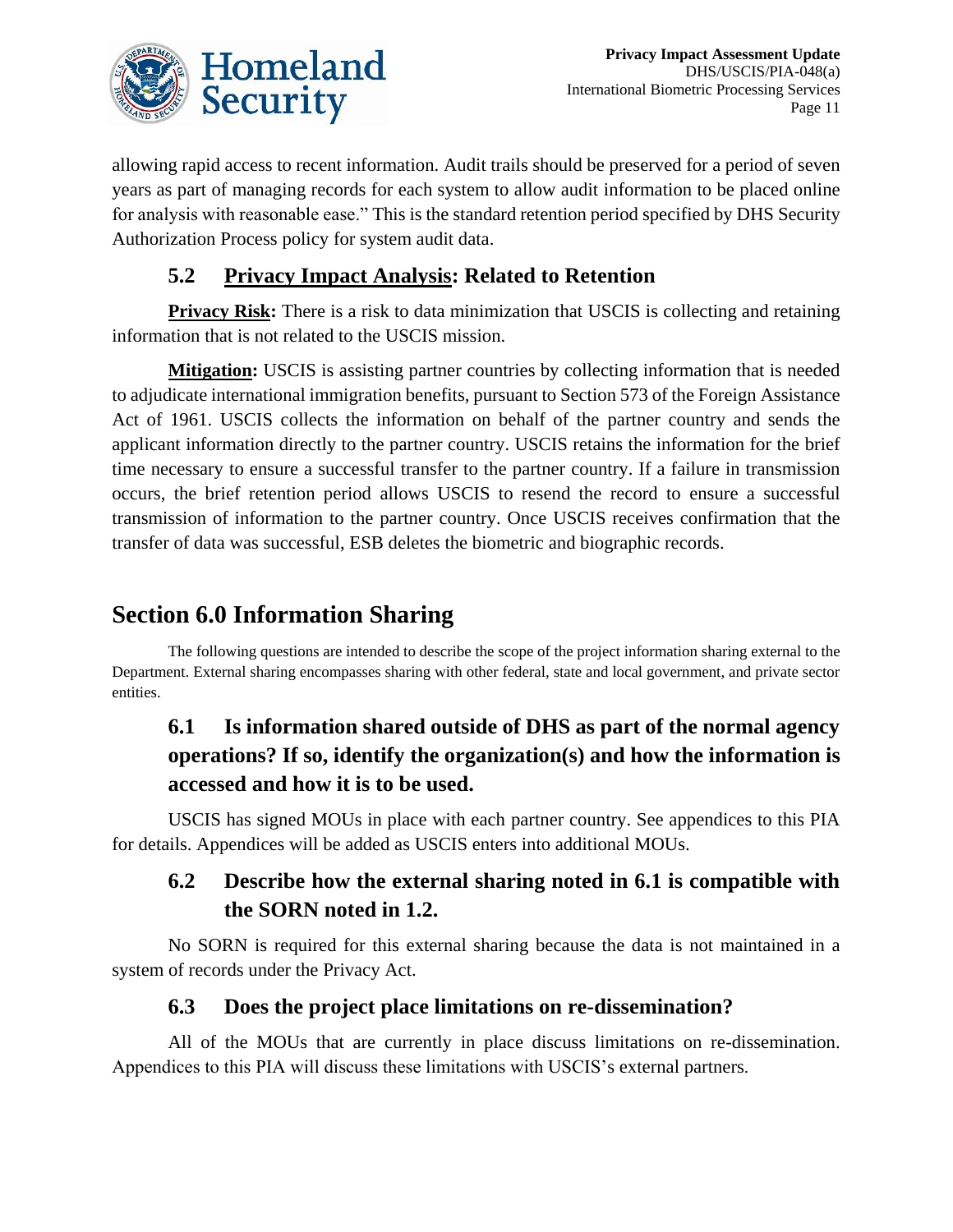

# **6.4 Describe how the project maintains a record of any disclosures outside of the Department.**

This project maintains records of disclosures through audit logs. The audit logs include a unique transaction control number, date and time of transaction, machine identification number, and employee identification number. This data is separate from, and cannot be tied to, the PII collected at the ASC appointment. USCIS retains this data for billing purposes.

## **6.5 Privacy Impact Analysis: Related to Information Sharing**

**Privacy Risk:** There is a privacy risk of unauthorized disclosure.

**Mitigation:** Because USCIS only retains the information for a short period of time, the risk of unauthorized disclosure is very limited. This limited risk is mitigated in a number of ways. First, all external partners are required to sign information sharing agreements or MOUs. These documents outline the limitations on dissemination and the steps needed in order for parties to appropriately disseminate information outside of the Department, if applicable. Additionally, all users that handle the data associated with this project must conform to appropriate security and privacy policies, follow established rules of behavior, and receive training regarding the security of DHS systems.

# **Section 7.0 Redress**

The following questions seek information about processes in place for individuals to seek redress which may include access to records about themselves, ensuring the accuracy of the information collected about them, and/or filing complaints.

# **7.1 What are the procedures that allow individuals to access their information?**

There is no long-term retention of records associated with this project. USCIS captures and transmits the information on behalf of the partner country. Because USCIS does not retrieve the information by personal identifier and it is purged after the partner country confirms the receipt of the information, USCIS cannot provide the applicant with access to his or her requested information. Therefore, USCIS recommends contacting the respective partner country directly. Appendices to this PIA discuss these procedures.

# **7.2 What procedures are in place to allow the subject individual to correct inaccurate or erroneous information?**

See the appendices to this PIA for a detailed description of the respective partner country's redress policies.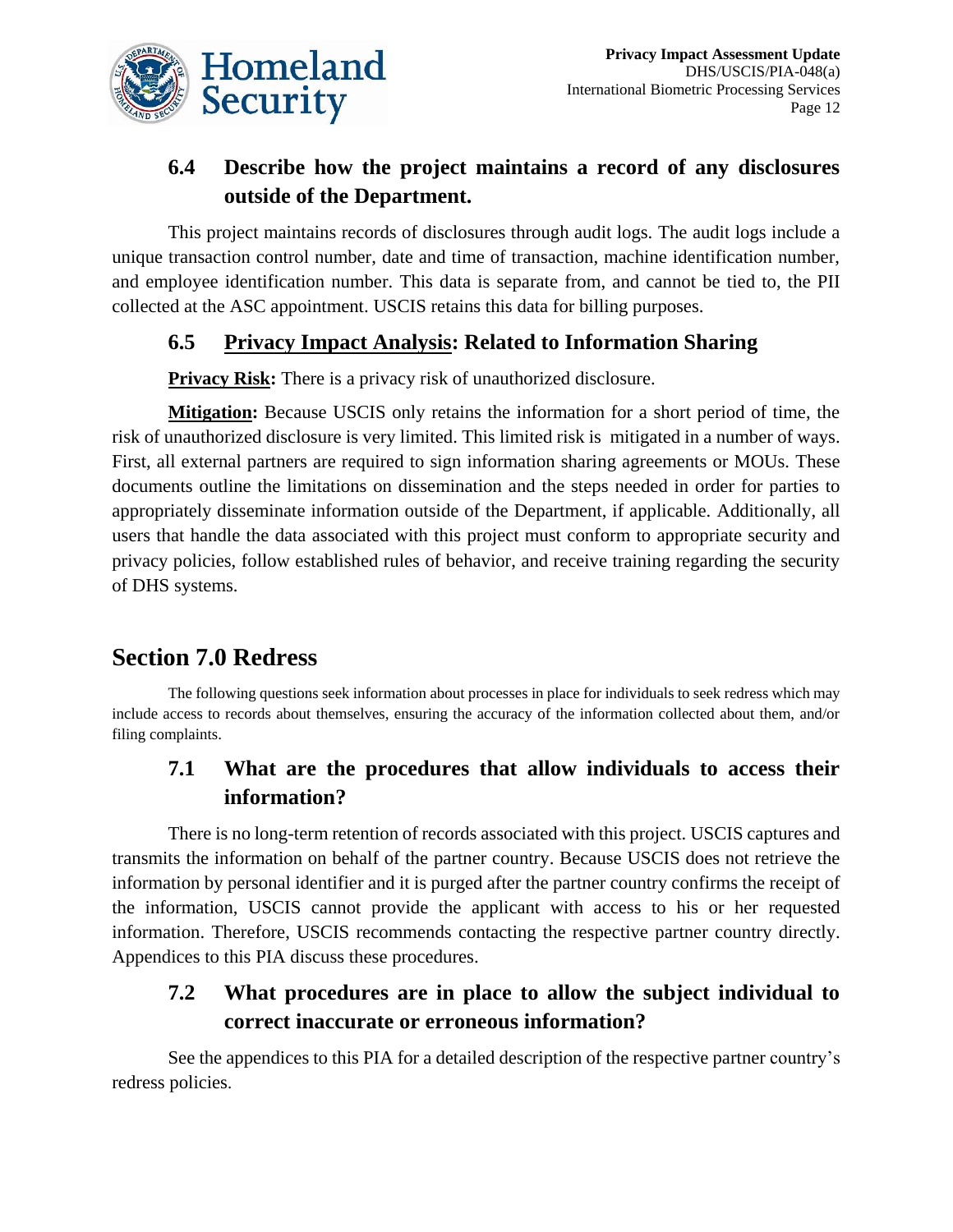

# **7.3 How does the project notify individuals about the procedures for correcting their information?**

See the appendices to this PIA for a detailed description of each partner country's redress policies.

## **7.4 Privacy Impact Analysis: Related to Redress**

**Privacy Risk:** USCIS does not provide any redress to international immigration benefit applicants.

**Mitigation:** USCIS cannot mitigate this risk because once the partner country notifies USCIS that it received the information, USCIS deletes the individual's information. What redress a partner county provides is within that country's control. To the extent possible, this risk is mitigated by having each partner country provide its own form of redress to applicants.

# **Section 8.0 Auditing and Accountability**

The following questions are intended to describe technical and policy based safeguards and security measures.

# **8.1 How does the project ensure that the information is used in accordance with stated practices in this PIA?**

DHS security specifications require auditing capabilities that log the activity of each user in order to reduce the possibility of misuse and inappropriate dissemination of information. In accordance with DHS security guidelines, USCIS systems use auditing capabilities that log user activity. All user actions are tracked via audit logs to identify audit information by employee identification number, date, and time of transaction. These audit logs are also maintained to keep track of monthly billing and reporting inquiries to each country.

# **8.2 Describe what privacy training is provided to users either generally or specifically relevant to the project.**

USCIS provides annual privacy and security awareness training to all employees and contractors. The Culture of Privacy Awareness training addresses appropriate privacy concerns, including Privacy Act obligations (e.g., SORNs and Privacy Act Statements). The Computer Security Awareness training examines appropriate technical, physical, personnel, and administrative controls to safeguard information. Additionally, all employees employed by the receiving agency are given specific training on how to safeguard applicant data.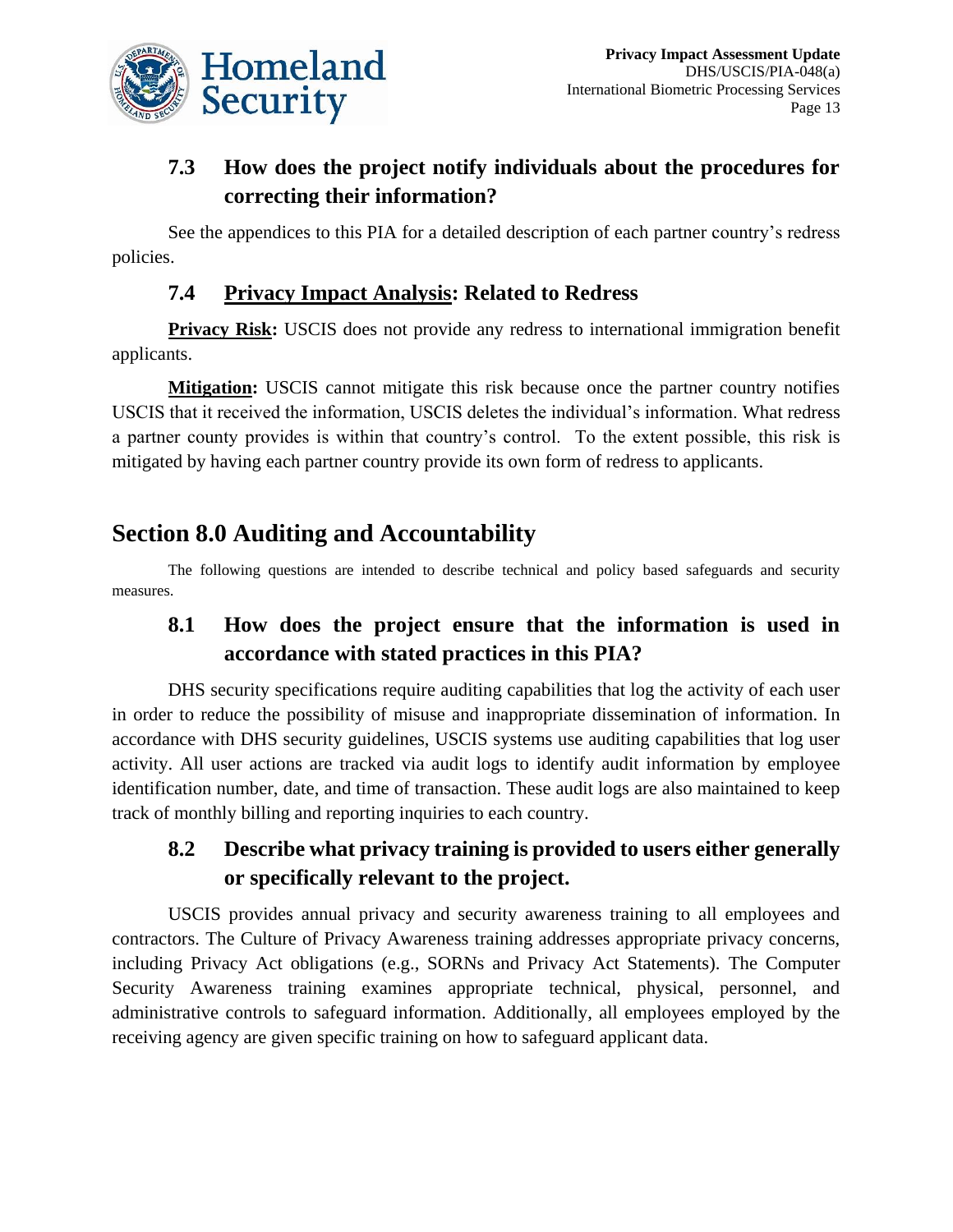

# **8.3 What procedures are in place to determine which users may access the information and how does the project determine who has access?**

Only USCIS ASC personnel with a valid need-to-know have access to the information they collect as part of this project. All ASC personnel who collect information as part of this project have security clearances that are documented by the USCIS Office of Security and the ASC Program Office. Additionally, the comprehensive ASC SOPs outline in detail which personnel have access to biometric collection devices.

# **8.4 How does the project review and approve information sharing agreements, MOUs, new uses of the information, new access to the system by organizations within DHS and outside?**

USCIS has a formal review and approval process in place for new sharing agreements. Any new sharing agreements, use of information, or new access requests for USCIS systems must go through the USCIS change control process and must be approved by the proper authorities prior to sharing information within and outside of DHS.

# **Responsible Officials**

Donald K. Hawkins Privacy Officer U.S. Citizenship and Immigration Services Department of Homeland Security

# **Approval Signature**

Original signed copy on file with the DHS Privacy Office.

Karen L. Neuman Chief Privacy Officer Department of Homeland Security

\_\_\_\_\_\_\_\_\_\_\_\_\_\_\_\_\_\_\_\_\_\_\_\_\_\_\_\_\_\_\_\_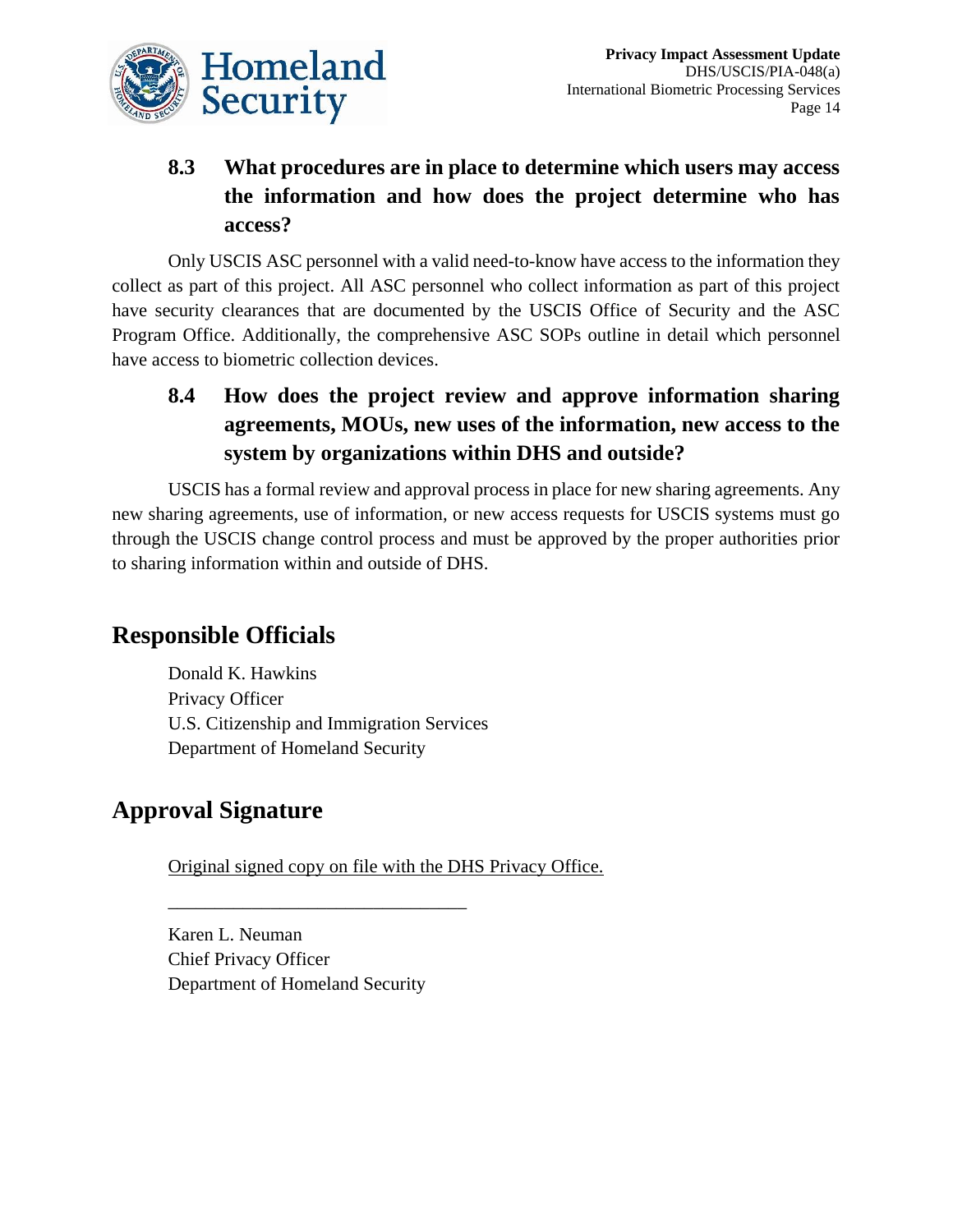

## **Appendix A:**

## **USCIS Biometric Capturing Support and Services to UK Visa and Immigration (UKVI), Home Office**

### **Purpose and Use**:

USCIS ASCs collect applicant biometric and biographic information on behalf of the UKVI, Home Office. UKVI, Home Office uses this information to assist it in determining whether applicants are eligible to obtain visas or naturalization according to applicable U.K. laws.

## **MOU:**

An MOU was signed on November 16, 2007, between the Director of Network Operations, UKBA (now known as UKVI), and the Director, U.S. Citizenship and Immigration Services that authorizes USCIS to collect biometrics and biographic data on behalf of the U.K. for visa processing.

USCIS and UKVI have also drafted a Letter of Intent that will authorize USCIS to collect biometrics and biographic data on behalf of the U.K. for naturalization.

#### **Data Elements:**

Applicants submit their biographic information via their immigration benefit application. USCIS ASC personnel collect the biometric data from the appointment letters that each applicant brings with him or her to the biometric collection appointment. Through this project, the following categories of information are collected:

Limited biographic information: full name, date of birth, country of birth, gender, travel document number, and nationality.

Biometrics: 10 fingerprints, photograph, and signature.

#### **Transmission:**

The transmission of biometric information to the UKVI, Home Office occurs immediately after USCIS ASC personnel capture the biometrics through the secure electronic method. The ASC transmits the information to the UK through ESB.

#### **Additional Sharing:**

 $\overline{\phantom{a}}$ 

The UKVI, Home Office has a separate agreement in place with OBIM to share biometric and biographic data for identifying derogatory information. Refer to the IDENT PIA for further details about this information exchange.<sup>12</sup>

<sup>12</sup> *See* DHS/NPPD/USVISIT/PIA-002 IDENT PIA, *available at* [www.dhs.gov/privacy.](http://www.dhs.gov/privacy)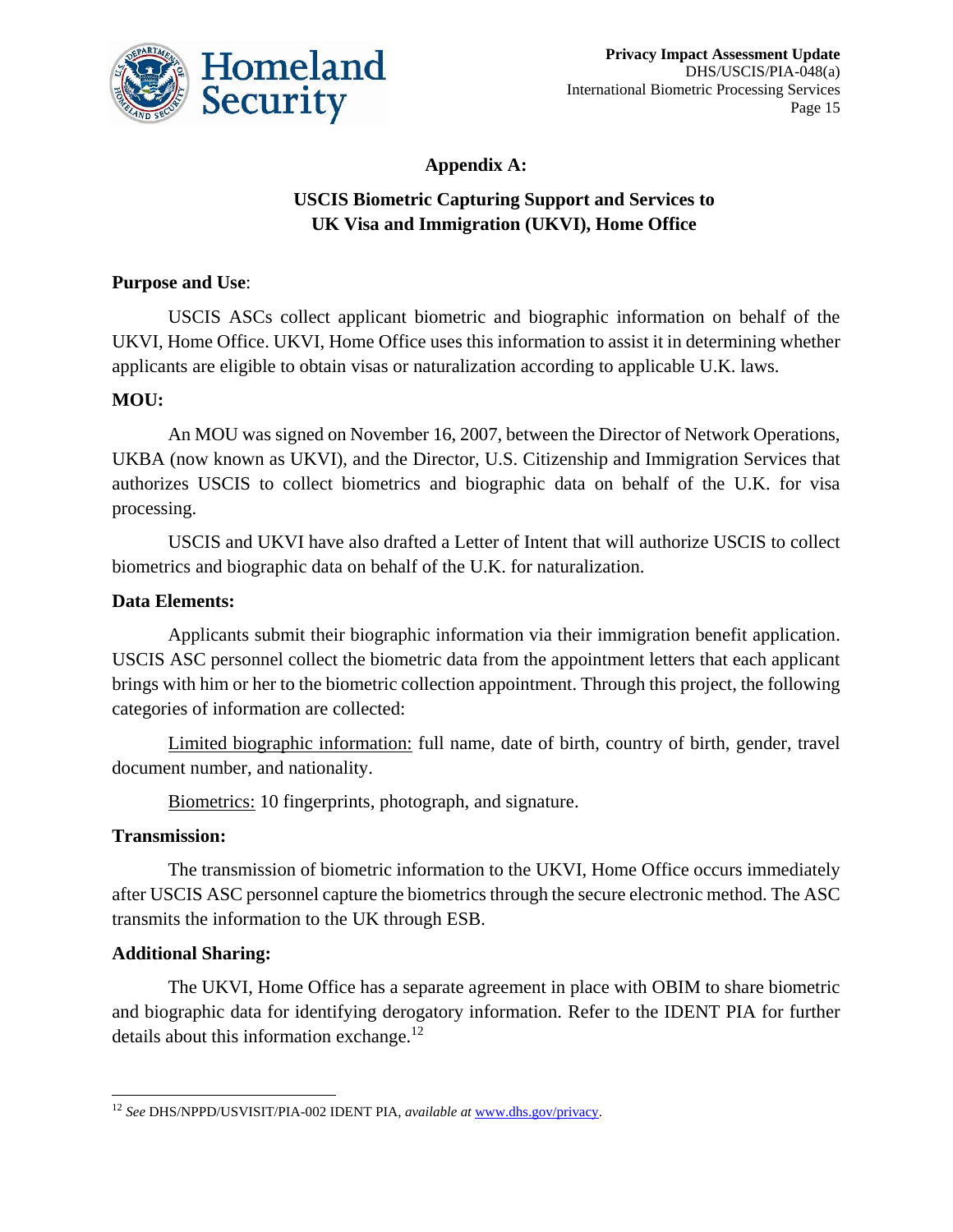

### **Notice:**

UKVI's website makes full disclosure of the need to provide biometrics for processing an immigration benefit application. UKVI also provides notice to the applicant to appear at an ASC for biometrics collection in the UKVI appointment letter. UKVI has provided additional information for applicants on its website at: [https://www.gov.uk/browse/visas-immigration.](https://www.gov.uk/browse/visas-immigration)

#### **Correction and Redress:**

The UKVI, Home Office is solely responsible for granting or denying U.K. immigration benefit applications. The UKVI, Home Office determines as a result of redress request whether to change any of the information that was initially provided by a USCIS ASC, and whether the request would have any impact on the adjudication process of the UKVI, Home Office. The appeals process for handling inaccurate or erroneous information on behalf of the UKVI, Home Office is solely the responsibility of the United Kingdom and is available on the UKVI, Home Office website at [https://www.gov.uk/browse/visas-immigration.](https://www.gov.uk/browse/visas-immigration)

If UKVI, Home Office denies the immigration benefit, it will provide a letter of denial and appeal to the applicant. The appeals process of the UKVI, Home Office varies based on the circumstances of the denial. The denial letter details the process the applicant must follow to appeal the decision. If UKVI, Home Office denies an immigration benefit, the applicant may refer to the UKVI website at: [https://www.gov.uk/browse/visas-immigration.](https://www.gov.uk/browse/visas-immigration)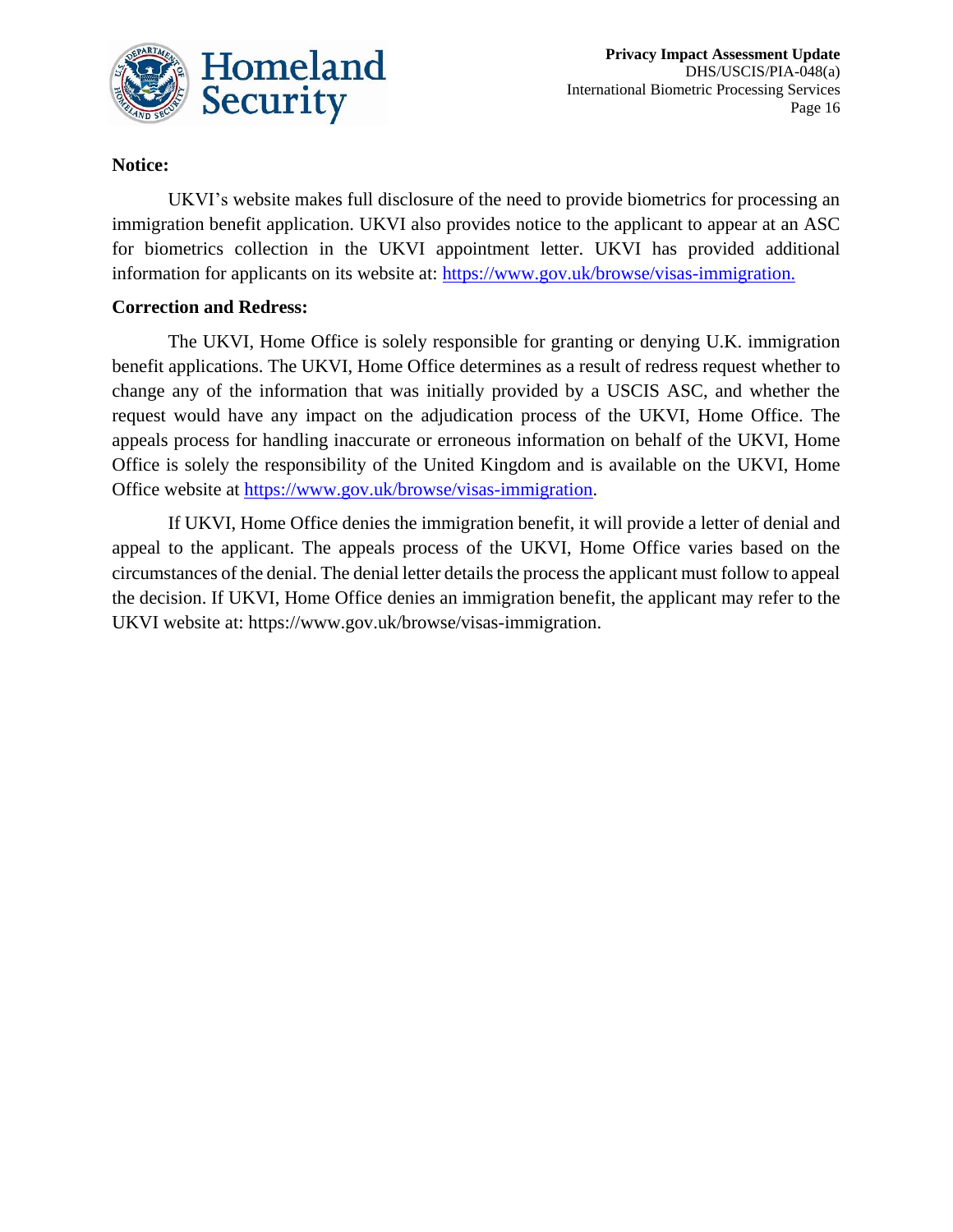

**Appendix B:**

## **USCIS Biometric Capturing Support and Services to Immigration, Refugees and Citizenship Canada (IRCC) formally known as Citizenship and Immigration Canada (CIC)**

### **Purpose and Use**:

USCIS ASCs collect Canadian applicant biometric and biographic information on behalf of IRCC. IRCC uses this information to determine whether (1) visa applicants for entry into Canada are eligible to obtain visas or other travel documents, and (2) applicants meet the eligibility criteria to receive Canadian permanent residence according to applicable Canadian laws.

#### **MOU:**

An MOU was initially signed on September 16, 2012, between the Deputy Minister of Citizenship and Immigration Canada, and the Director of U.S. Citizenship and Immigration Services. In 2018, Canada expanded the scope of biometrics collection to include applicants for legal permanent residency and amended the MOU with USCIS to account for this new population.

#### **Data Elements:**

Applicants submit their biographic information via their Canadian immigration benefit application. USCIS ASC personnel collect the biometric and limited biographic data on behalf of the IRCC. Through this project, the following categories of information are collected:

Limited biographic information: full name, date of birth, country of birth, sex, and nationality.

Biometrics: 10 fingerprints, photograph, and signature.

## **Transmission:**

The transmission of biometric and limited biographic information to the IRCC occurs immediately after USCIS ASC personnel capture the information through the prescribed secure electronic method. The ASC transmits the information to Canada through ESB2 in an Electronic Fingerprint Transmission Specification (EFTS), a National Institute of Standards and Technology (NIST) standard file.

Data encoding – MIME attachment Messaging protocol – SMTP Transport – VPN tunnel Physical Network – Internet

## **Additional Sharing:**